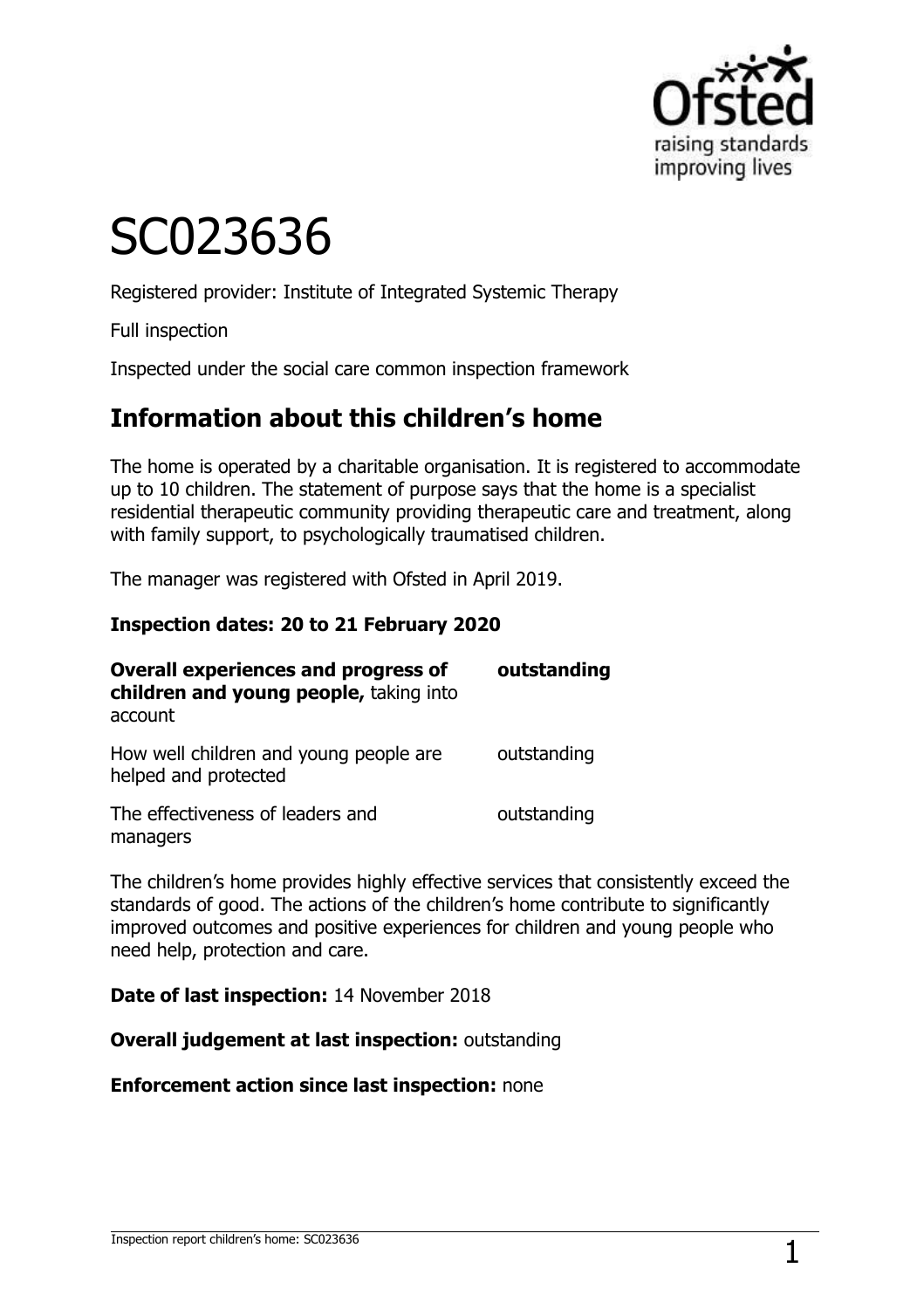

## **Recent inspection history**

| <b>Inspection date</b> | <b>Inspection type</b> | <b>Inspection judgement</b> |
|------------------------|------------------------|-----------------------------|
| 14/11/2018             | Full                   | Outstanding                 |
| 28/06/2017             | Full                   | Outstanding                 |
| 12/01/2017             | Interim                | Improved effectiveness      |
| 09/11/2016             | Full                   | Outstanding                 |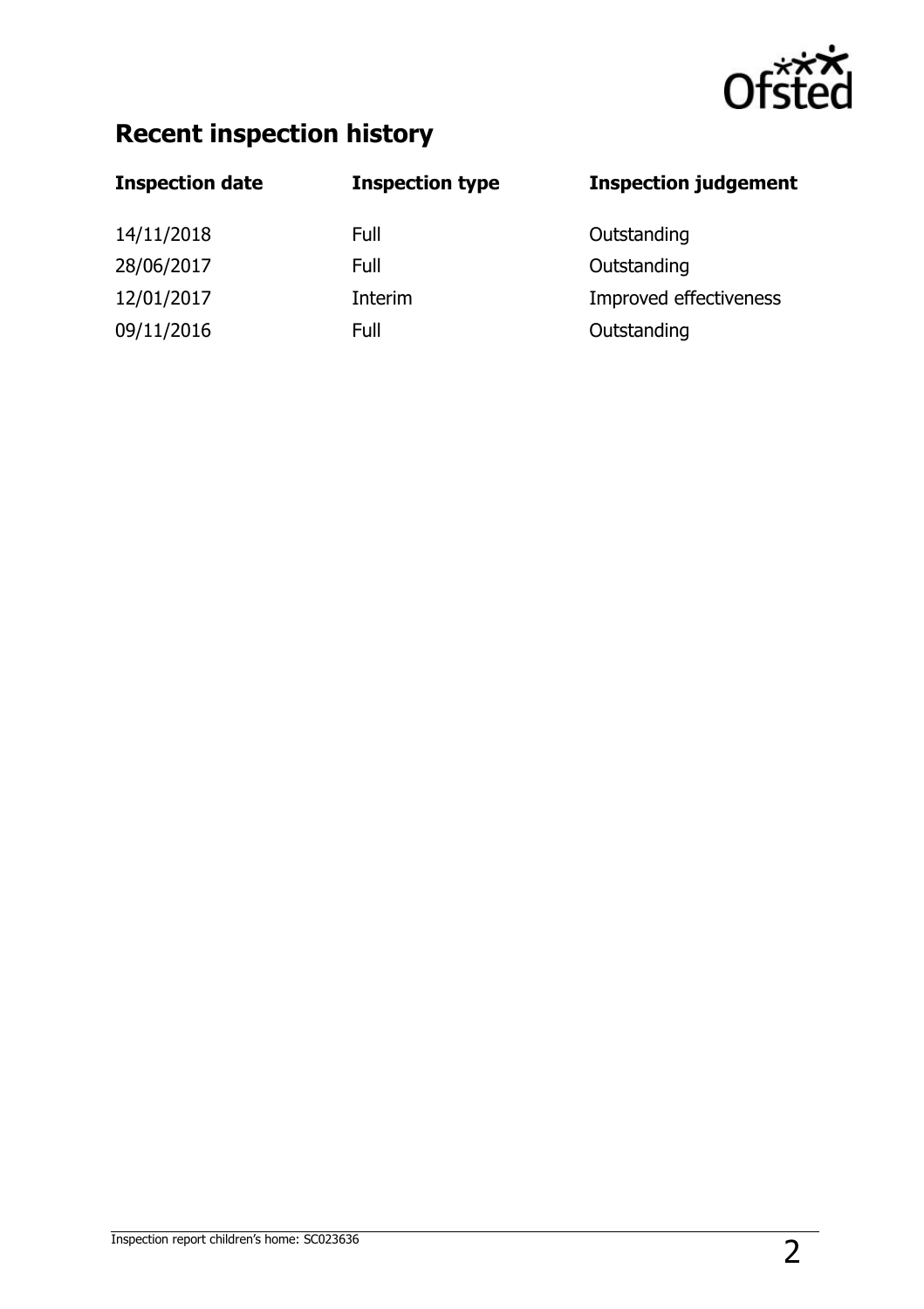

## **Inspection judgements**

#### **Overall experiences and progress of children and young people: outstanding**

Children flourish in a warm and nurturing environment. Their relationships with staff are that of a family rather than staff and child. Children are clearly comfortable in their surroundings and approach staff in a natural manner.

The approach to care is informed by the organisation's multidisciplinary team, ensuring consistency across the staff team, therapy and school. Children make exceptional progress in their social and emotional development as a result of the close working of the staff teams, and their understanding of the barriers to learning that the children face. Each child is able to progress at their own pace. Children engage in a wide range of socially and emotionally stimulating activities in the community. This enables them to make new friends and build their confidence.

Children have clear targets which they help to set. Staff support children to work towards the goals that matter to them, such as 'get better at singing'. Because they set their own targets and interests, they engage fully with the support . They experience success, and this motivates them to strive to meet new targets. Staff are positive and committed to children, focusing on the progress they are making. This is evident even in the most challenging of situations; they notice even the smallest achievements and understand that some children may need more time to make progress.

Children's culture and identity are thoroughly explored. The depth and detail in children's plans are exemplary. This allows children to consider their place in their family and what makes them who they are in relation to the town or the region that they are from. Children's history and identity are not lost through being looked after and staff help them to celebrate a variety of cultural events and to understand the significance of these.

#### **How well children and young people are helped and protected: outstanding**

Children's actions and demeanour in the home show that they feel safe there. They were seen to approach staff when worried, upset or for a chat and to engage in an activity. Children report that they feel safe and they are able to act out and work through their trauma with adults who they sense will keep them safe.

Staff are confident in their role in keeping children safe. They are aware of how to respond to concerns, and who to report them to. Staff practice in relation to safeguarding is excellent. However, not all staff were fully aware of the role of the designated officer in the local authority in relation to safeguarding. Staff are acutely aware of each child's vulnerabilities and history. Through the continued evaluation and reflection of practice, they understand how the children's past experiences of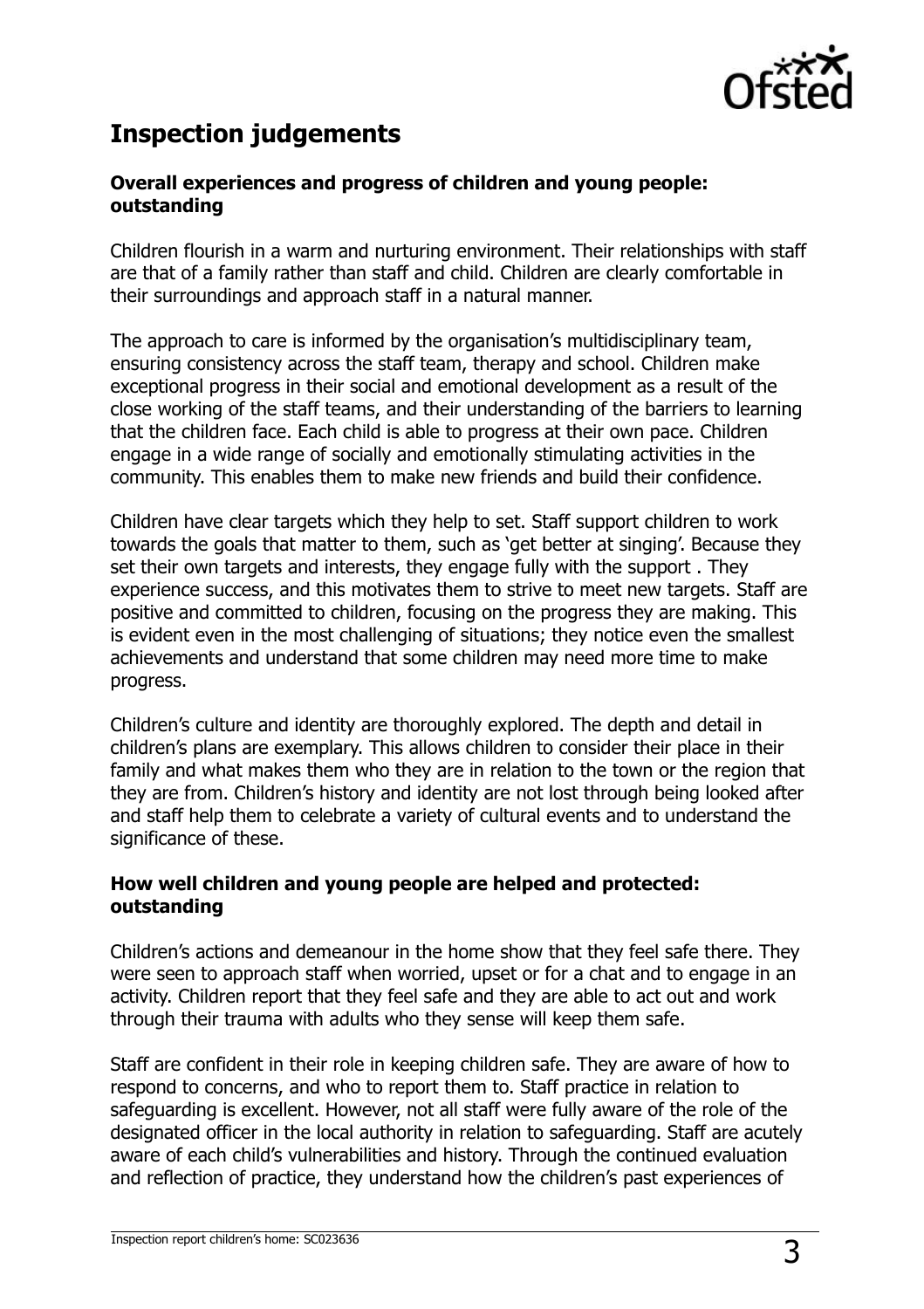

trauma may impact on their current behaviours. They provide thoughtful interventions in order to help children recover and to make sense of their past.

Children's plans explicitly set out how staff can help and support them through times of distress. Staff are clear that all behaviour is a form of communication, and when it is not known what the child is trying to express, they work tirelessly as a group with the therapy team to try and work this out. The consistent approach to children ensures that children know how staff will respond when they are upset. This helps them feel secure and helps them to know what is expected of them.

The use of physical intervention is closely monitored by the manager. Staff evaluate and reflect on all incidents. They apply learning from this to inform the care they provide to children. As a result, there is a significant reduction of incidents for children throughout their placement.

Staff are extremely vigilant. They notice patterns of behaviour and key events to support children and divert them from escalating challenging behaviours. One child said that she was 'working hard on de-escalation' as she is learning what her triggers may be. Language in records is positive and includes reflection on why the child is behaving in the way they are. The thorough approach to debriefs after incidents ensures that children and staff have the space to reflect and consider if they could respond differently in the future.

Staff are not risk-averse and they allow children to take age-appropriate risks. Children were observed playing in the muddy garden, with staff allowing them to make mess and explore. Thorough risk assessments cover all aspects of the child's life, presentation and vulnerabilities. These plans identify the level of risk and clear safety plans are in place to help children to stay safe.

Children are protected from avoidable risk through regular monitoring of health and safety across the home, and through safer recruitment practice.

#### **The effectiveness of leaders and managers: outstanding**

The home is managed with a high degree of skill and dedication by the registered manager and two deputies. They are confident in their roles and staff say that they can approach them at any time. The members of the management team are reflective and continually monitor and evaluate the quality of care provided to children. They know the children well and advocate strongly for them to ensure that the best interests of children remain at the heart of therapeutic care practice. They continually improve the service and keep abreast of new approaches to care. The manager's six-monthly evaluation of the home is evaluative and aspirational. The management team recognises a need for change to the monthly monitoring by the independent visitor, to provide the level of scrutiny and challenge they would like.

Staff find their supervisions to be supportive and reflective, improving their skills and knowledge. The training available to staff is targeted to specifically meet the needs of the children living in the home and is firmly related to the therapeutic approach to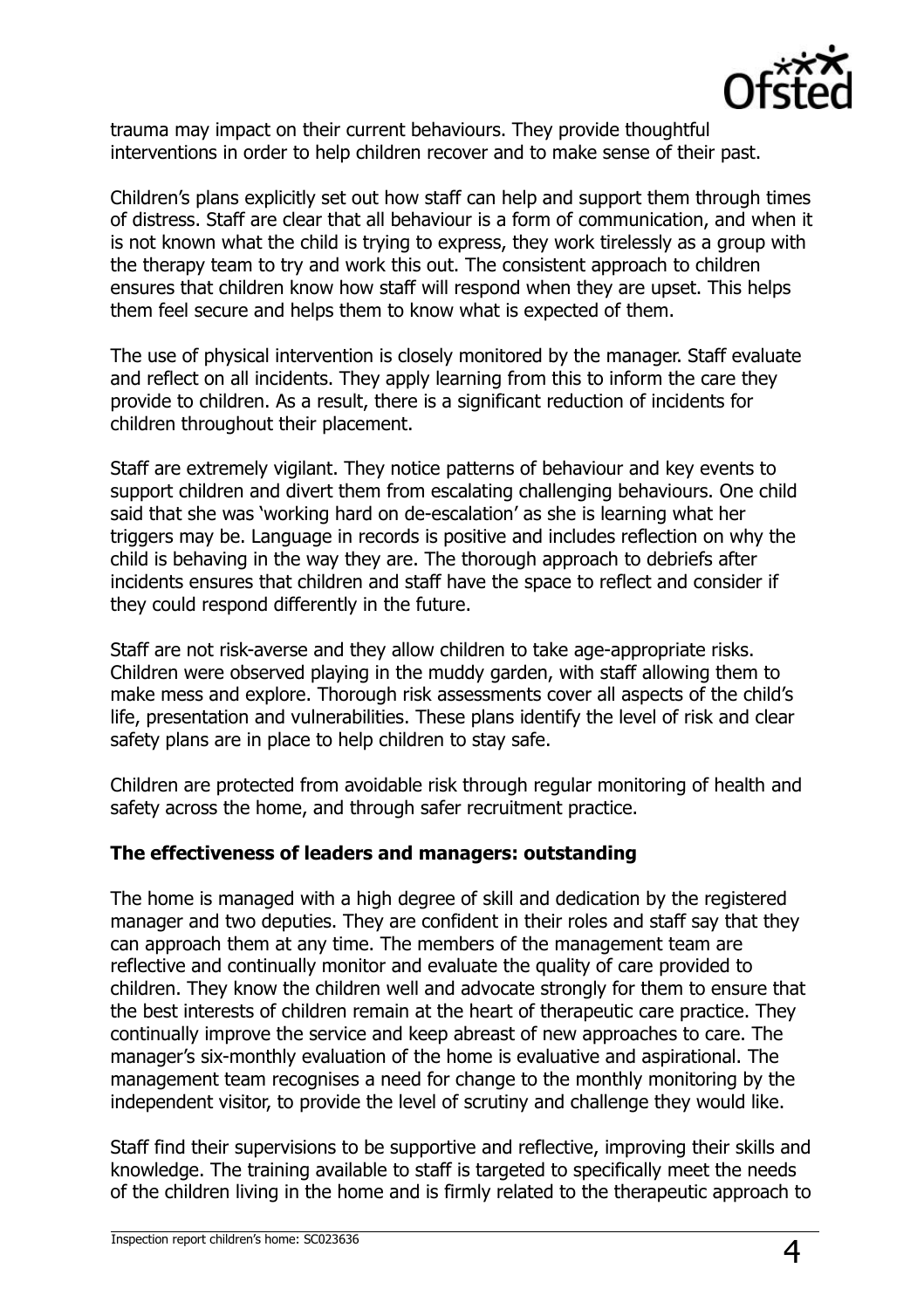

care. The organisation has tailored qualifications in place of the level 3 diploma requirement. These are accredited by a recognised university. Staff find the therapeutic approach particularly useful in supporting their care for children. They appreciate the high standards of training available to them and in particular, the opportunity for staff to progress onto a master's level of qualification. As a result, children benefit from a consistent, highly trained and reflective staff team.

Managers are aware of all children's progress, current goals and targets. Staff can appropriately challenge the management team, and feel that the organisation is a safe space to question decisions if they do not understand or agree with them.

The reflective approach to practice ensures that children's needs are held central to all plans. The staff and manager have strong links with partner agencies and are able to challenge decisions effectively if they feel that a child's needs are not being met. A social worker said that 'Communication is always open. All staff are trained to a very high level and their passion for the children is exceptional.'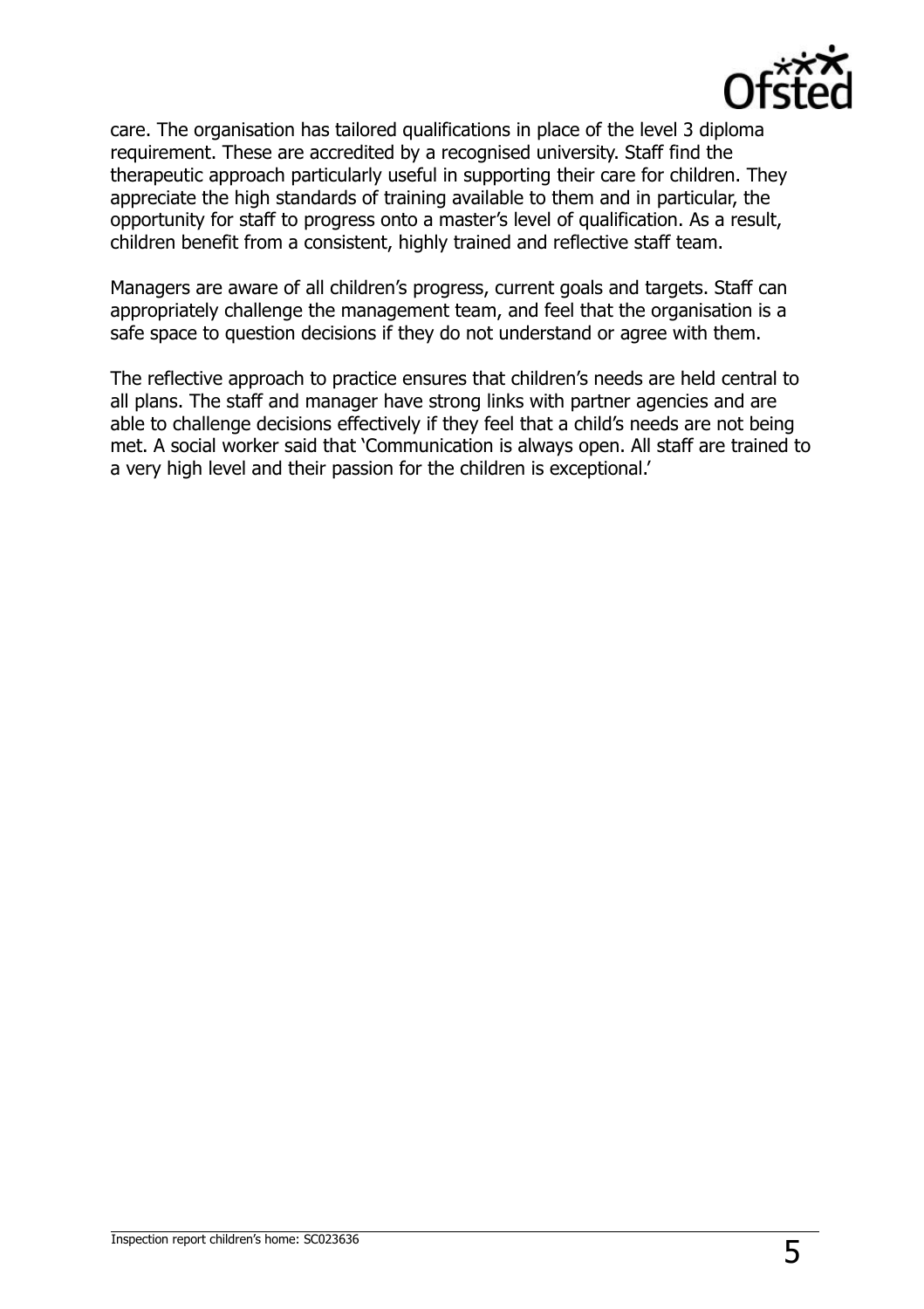

## **What does the children's home need to do to improve?**

#### **Recommendations**

■ The policy for the protection of children from abuse of neglect should be available and explained to children and their families as well as to all staff, whatever their role. The registered person must make sure that all staff are familiar with this policy and act in accordance with it, in particular how to use it to report a concern. ('Guide to the children's homes regulations including the quality standards', page 44, paragraph 9.21)

Specifically, ensure that staff understand their ability to contact independently the designated officer in the local authority.

## **Information about this inspection**

Inspectors have looked closely at the experiences and progress of children and young people, using the 'Social care common inspection framework'. This inspection was carried out under the Care Standards Act 2000 to assess the effectiveness of the service, how it meets the core functions of the service as set out in legislation, and to consider how well it complies with the Children's Homes (England) Regulations 2015 and the 'Guide to the children's homes regulations including the quality standards'.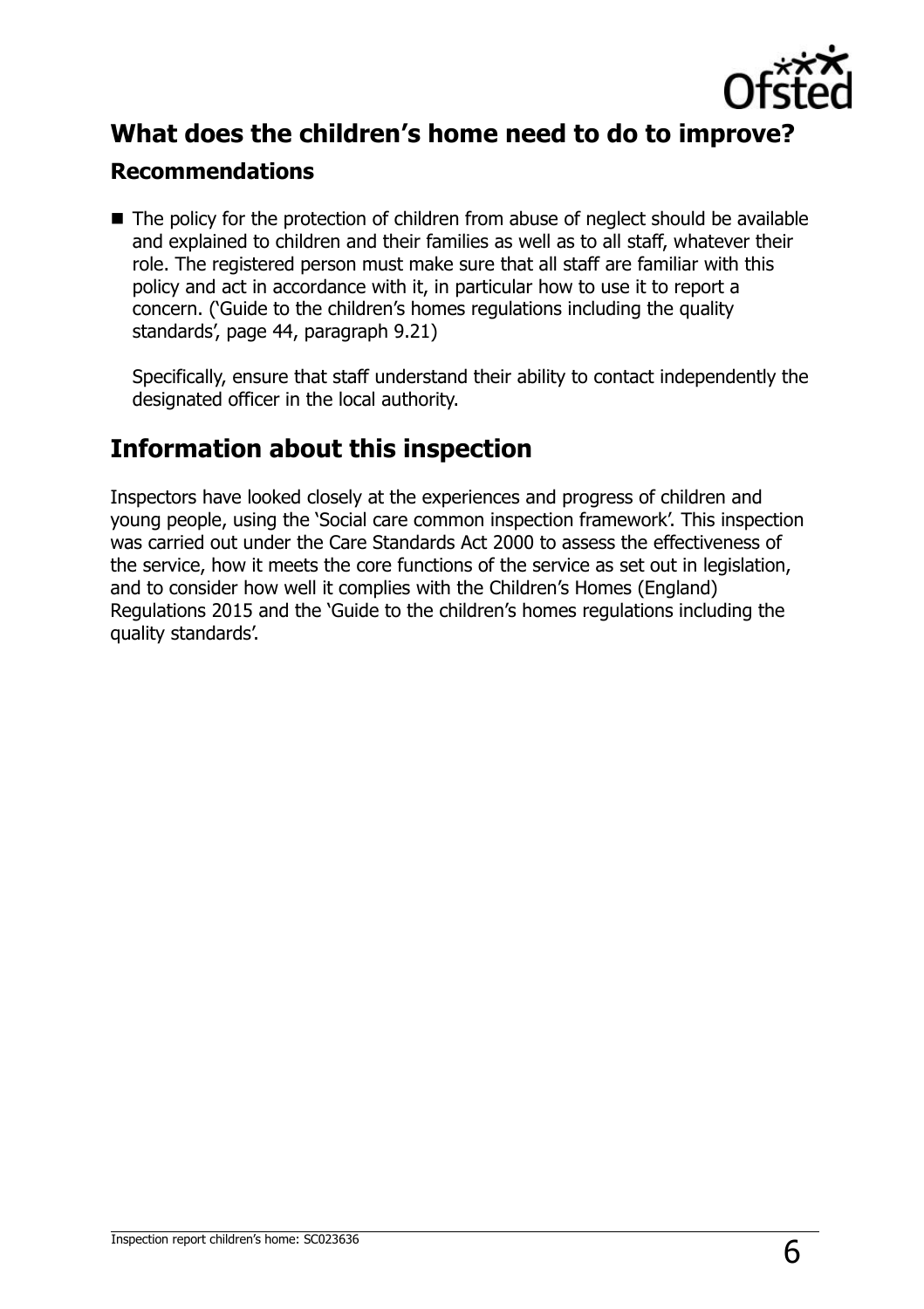

## **Children's home details**

**Unique reference number:** SC023636

**Provision sub-type:** Children's home

**Registered provider:** Institute of Integrated Systemic Therapy

**Registered provider address:** 210 Borough High Street, London SE1 1JX

**Responsible individual:** Stephen Blunden

**Registered manager:** Robyn Bartram

## **Inspectors**

Jennie Christopher, Social Care Inspector Kelly Marchmont, Social Care Inspector